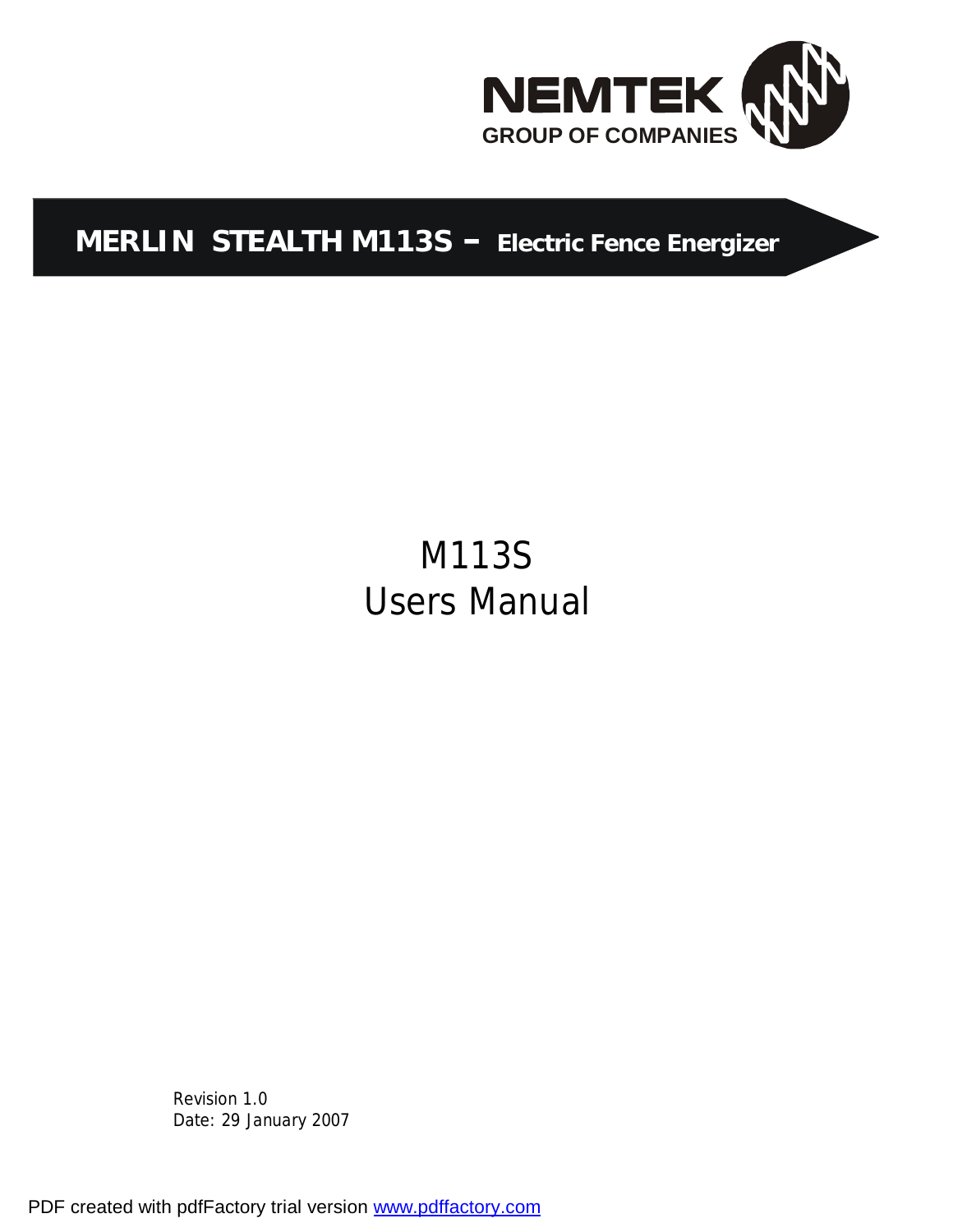| 3                 |
|-------------------|
| $\overline{4}$    |
| 5                 |
|                   |
| 5                 |
| $6 - 10$          |
| 11                |
| $12 \overline{ }$ |
| 13                |
| 14                |

**No user serviceable parts inside the energizer.**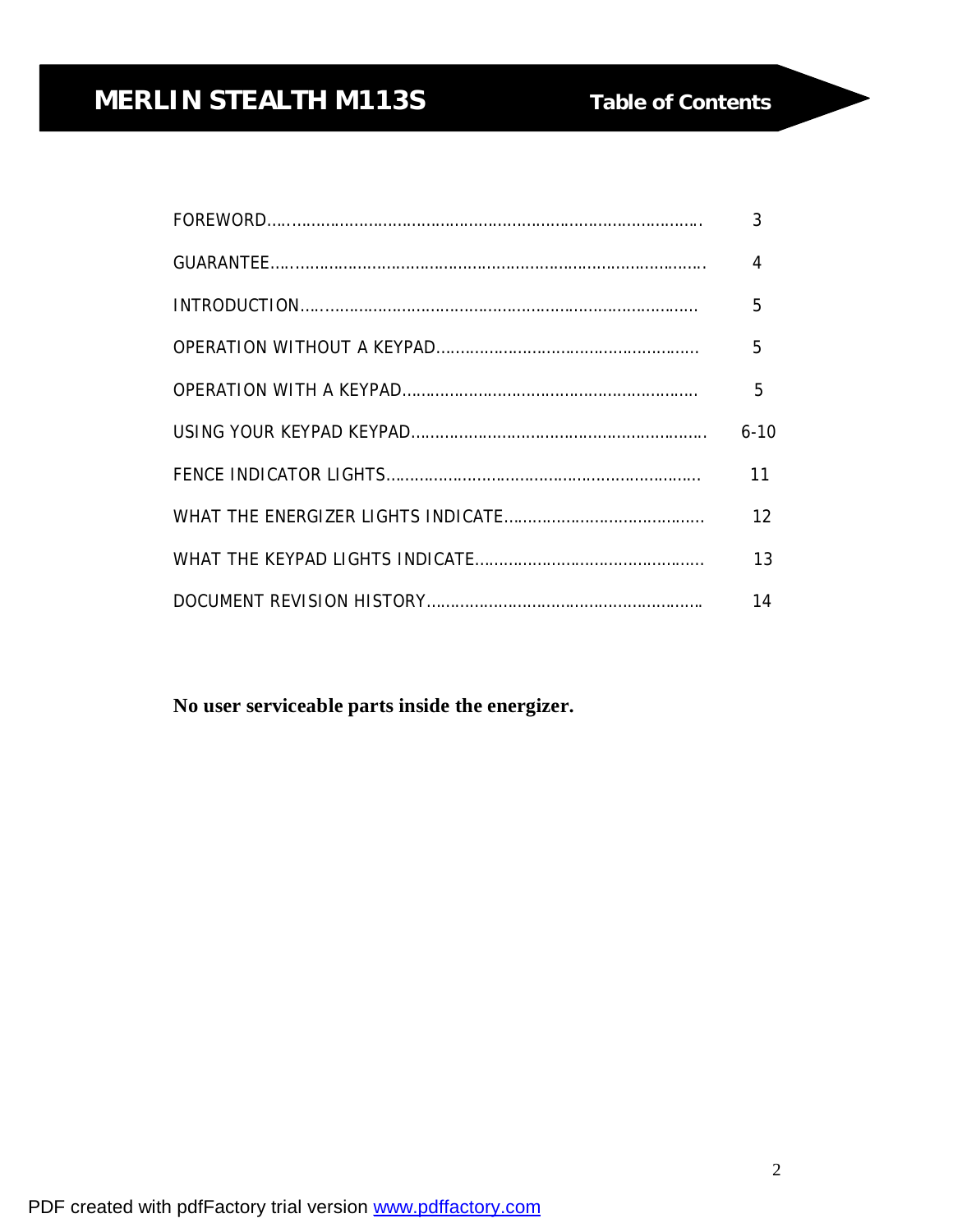## **FOREWORD**

The Merlin Range of energizers has evolved over the past fifteen years. The energizers are designed to comply with the latest international specifications.

In order to offer some product flexibility the embedded software in the energizers may change. The latest version of documentation and energizer features can be viewed on our website at: [www.nemtek.com](http://www.nemtek.com)

The M113S Energizer has patented energy control and safety features. Refer any questions and special requirements to suitably trained installers.

**Electric fencing can be lethal. Avoid head contact with the fence. Get the installer to explain the options of current limiting resistors, the enhanced safety features of the M113S and the low-voltage operation of the energizer.**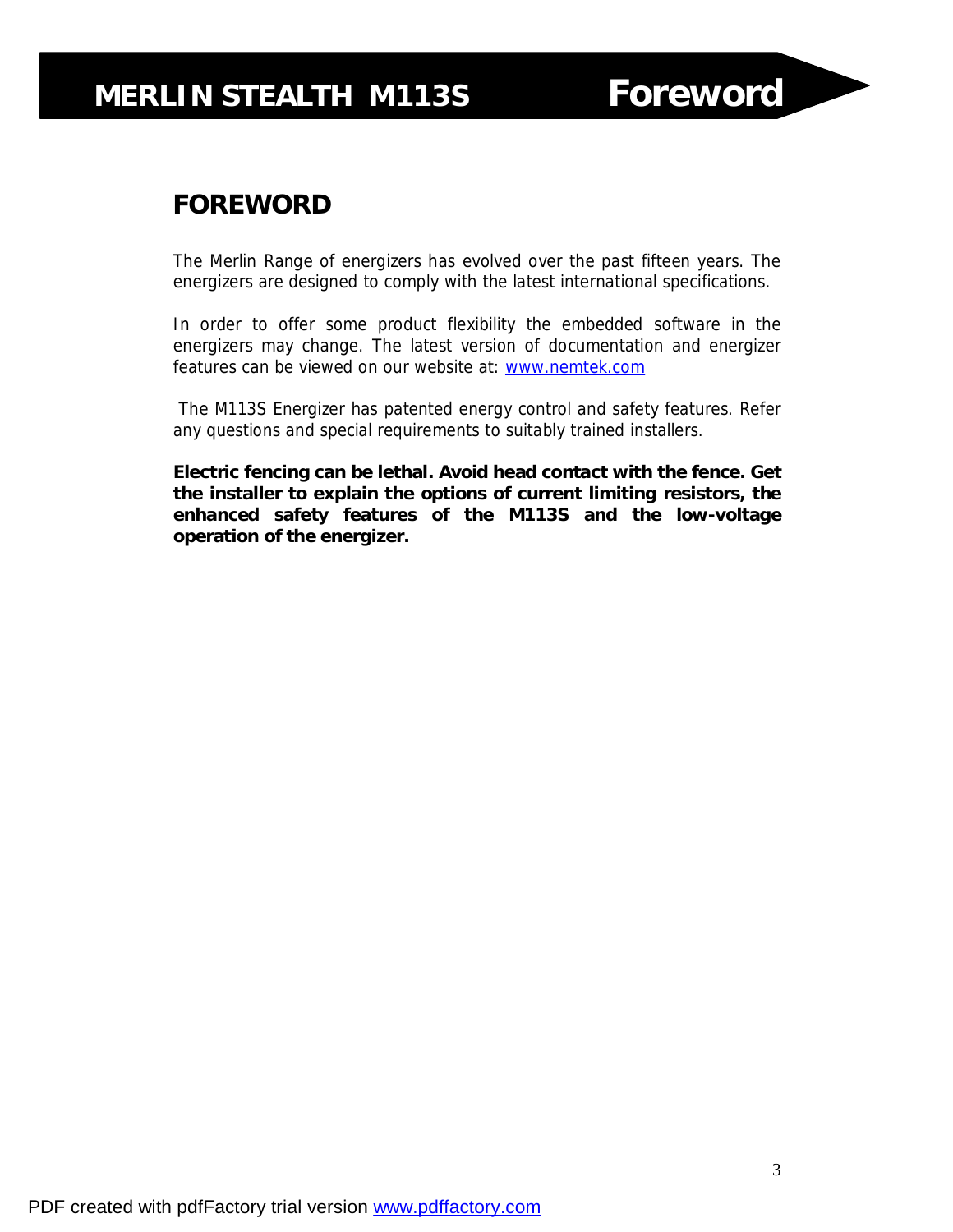## **G U A R A N T E E**

The Merlin energizer, manufactured by IO Tech Manufacturing (Pty) Ltd, is guaranteed for a period of one year from date of sale against defects due to faulty workmanship or materials.

IO Tech Manufacturing (Pty) Ltd will, at its discretion, either repair or replace a product that proves to be defective.

IO Tech Manufacturing (Pty) Ltd guarantees that the product, when properly installed and used in line with the specification as determined by IO Tech Manufacturing (Pty) Ltd from time to time, will execute its function of generating a suitable potential. IO Tech Manufacturing (Pty) Ltd does not guarantee that the operation of the product will be uninterrupted and totally error free. Faulty units must be returned to Nemtek, Units 4 & 5, 64 Vervoer Street, Kya Sand, Randburg, Gauteng, South Africa OR Nemtek Security Warehouse, Unit 4, Meadowdale Park, Cnr. Herman & Dick Kemp Roads, Meadowdale, Edenvale, Gauteng, South Africa. The buyer shall pay all shipping and other charges for the return of the product to Nemtek or Nemtek Security Warehouse.

## **L I M I T A T I O N O F G U A R A N T E E**

The guarantee does NOT apply to defects resulting from acts of GOD, modifications made by the buyer or any third party, misuse, neglect, abuse, accident and mishandling.

## **E X C L U S I V E R E M E D I E S**

The remedies provided herein are IO Tech Manufacturing (Pty) Ltd's sole liability and the buyer's sole and exclusive remedies for breach of guarantee. IO Tech Manufacturing (Pty) Ltd shall not be liable for any special, incidental, consequential, direct or indirect damages, whether based on contact, tort, or any other legal theory. The foregoing guarantee is in lieu of any and all other guarantees, whether expressed, implied, or statutory, including but not limited to warranties of merchantability and suitability for a particular purpose.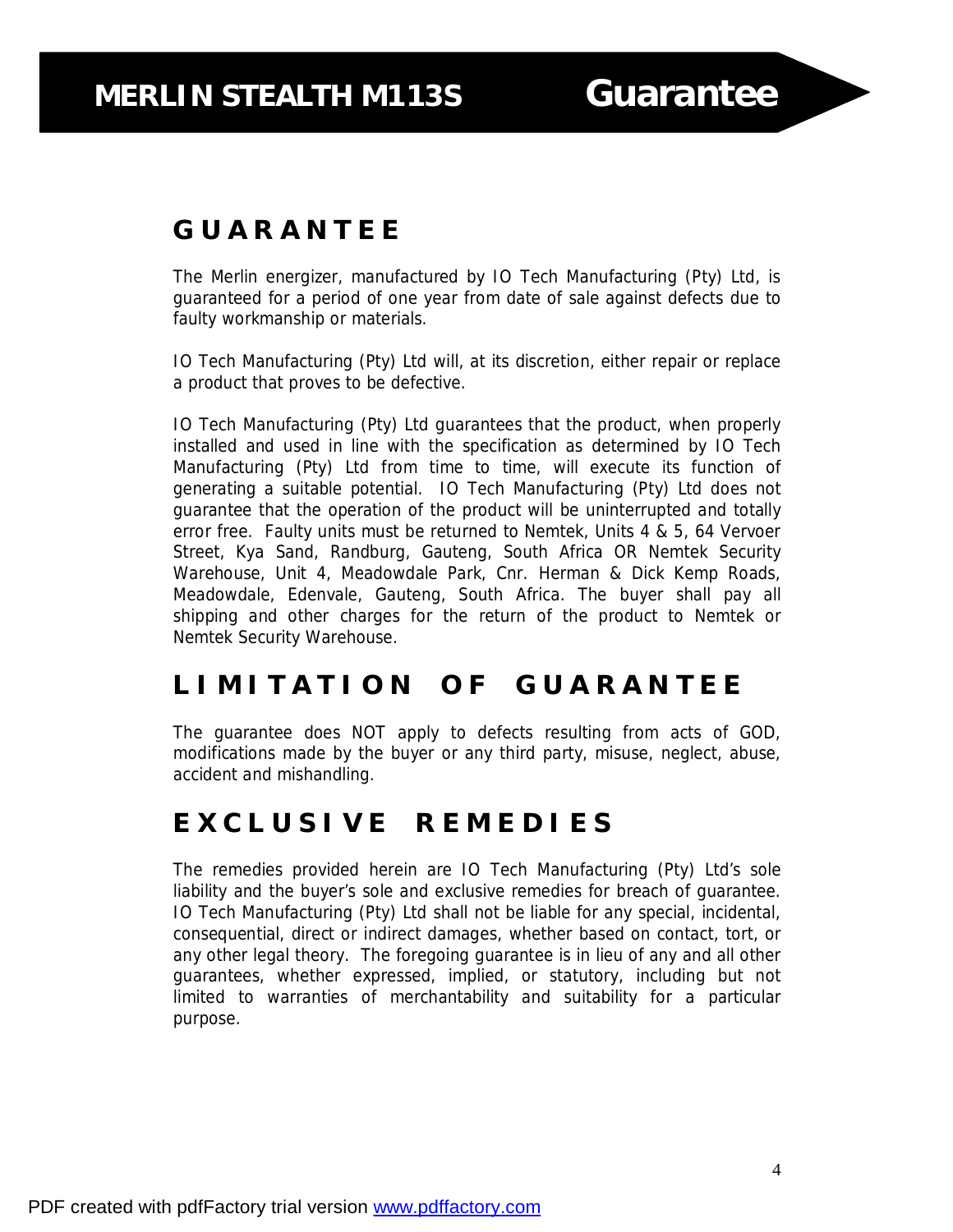## **INTRODUCTION**

The energizer should ideally be operated by means of a remote keypad. This enables the user to have access to many energizer features and offers the greatest security. It can, however, be operated by means of a Nemtek tab or a remote on/off switch.

## **OPERATION WITHOUT A KEYPAD**

**Turning the energizer On/Off:** Unless the feature has been disabled by the installer, the energizer can be turned On or Off by holding the Nemtek plastic tab over the corresponding logo on the fascia of the unit. Remove the tab on noticing the energizer turning On or Off.

**After an alarm occurs:** Switch the unit off with the Nemtek tab or remote key-switch. This will silence the siren ( if it has not already timed-out), internal beeper and will switch the strobe off. One of the alarm lights will be flashing or remain lit to indicate the source of the alarm. A permanently lit indicator notifies the user that the fault no longer exist. In the latter case simply turning the energizer On again will clear the memory condition. A flashing alarm light illustrates that the fault condition persist. In this case rectify the condition which caused the alarm. To reset and clear the memory condition turn the energizer On and Off and On again. Only if the alarm condition is resolved will the energizer operate without alarm activation.

## **OPERATION WITH A KEYPAD**

The energizer may be operated via a remote keypad. In this case the Nemtek tab becomes optional. ( Installer programmable).

In order to provide different access levels to the energizer and its functions different types of user are defined.

A master user has full control of the energizer and may bypass different alarm functions. The master user may change the pin identification number for all the users. There is only one master user with a default PIN of 1234, user #0.

There are three normal users and three reset users.

A normal user may turn the energizer On/Off and reset alarm conditions but not change the functionality of the energizer. User #1,#2 and #3. For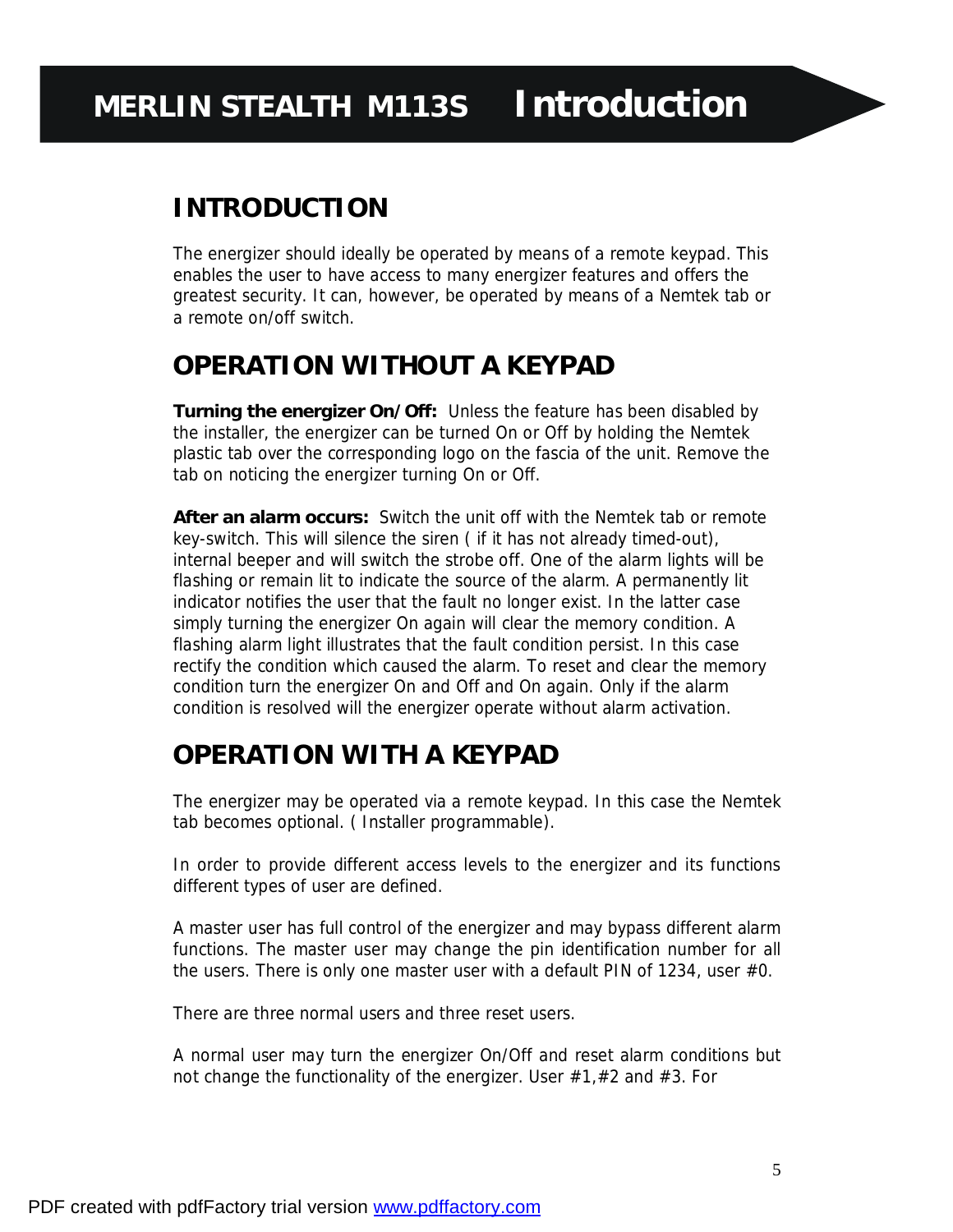## **MERLIN STEALTH M113S Using your KEYPAD**

security reasons they have no default codes and must be assigned by the master user.

A reset user may only reset the alarms but not change the On/Off state of the energizer. User #4,#5,#6. For security reasons they have no default codes and must be assigned by the master user.

The embedded Linux platform will be made commercially available during 2007 that will provide connectivity to the energizer and a history of all events including user intervention. The three different users in the normal operators allows for three eight hour shifts to be monitored.

The energizer will restore its condition to its previous state should there be a total power failure i.e. mains failure and battery flat.

Note that the *Gate inputs are active even when the energizer is switched off*. Use the Gate Bypass function if these inputs are to be ignored.

## **USING YOUR KEYPAD**

#### **SWITCH THE FENCE ON / OFF (Master/Normal User)**



To switch the fence On or Off, enter your four digit PIN followed by the **#** key. If the red ON light is lit or flashing, the fence is energized.

- Don't pause for more than 5 seconds while entering the digits, or the control panel will reject your PIN number.
- If you make a mistake while entering your PIN, press the **#** key and start again.
- An incorrect PIN will cause the control panel to beep 5 times.

The default master (User # 0) PIN is **1 2 3 4**.

#### **AFTER AN ALARM OCCURS**



Enter your PIN (all users) and press the **#** key. This will silence the buzzer and siren. It will switch the fence off. One of the **ALARM** lights will flash or stay lit to indicate the source of the alarm. A flashing indicator illustrates that the fault condition persists. A permanently lit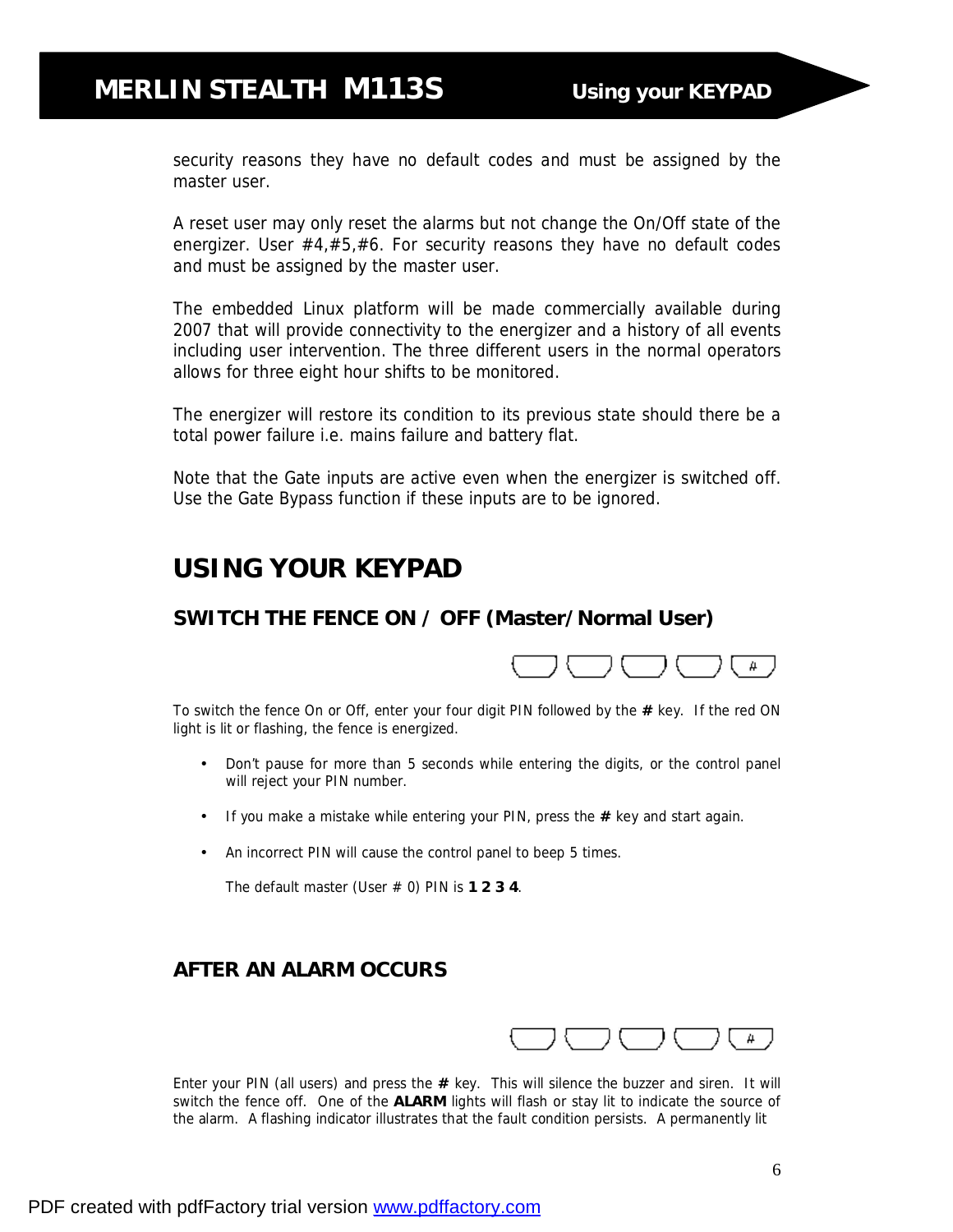indicator notifies the user that the fault no longer exists. In the latter case simply turning the energizer on again will clear the memory condition. If the flashing alarm condition cannot be resolved, the alarm will be activated irrespective of the number of times the unit is turned On or Off. The Master user can bypass alarm conditions. A reset user will only reset the alarm outputs and not change the On/Off state of the energizer.

### **CHANGE THE VOLTAGE ON THE FENCE**



Enter your PIN (master only) and press the **\*** key, enter the digit **3**, then press the **#** key. When the fence is on and in low voltage mode, the red **ON** light will flash. The red **ON** light will stay permanently lit if the fence is in high voltage mode. Use the low voltage mode when children are in the fence vicinity.

#### **BYPASS THE FENCE ALARM**



Enter your PIN (master only) and press the **\*** key, enter the digit **1**, then press the **#** key. The **FENCE ALARM** light will start flashing slowly to confirm the fence alarm is bypassed. To cancel the bypass, repeat the same sequence of keys.

#### **BYPASS THE SIREN AND STROBE LIGHT (SILENT ALARM)**   $\rightarrow$  $\sim$  $\clubsuit$ #

Enter your PIN (master only) and press the **\*** key, enter the digit **4**, then press the **#** key. The beeper in the control panel will still be active.



Enter your PIN (master only) and press the **\*** key, enter the digit **7**, then press the **#** key.

#### **MAKE THE GATE ALARM IMMEDIATE(Both Gates)**   $\mathcal{K}_\mathrm{c}$ 2 7 #

Enter your PIN (master only) and press the **\*** key, enter the digit **2**, followed by the digit **7**, then press the **#** key. The **GATE ALARM** light will start flashing, with a cadence of one flash every 5 seconds, to confirm the gate alarm is immediate.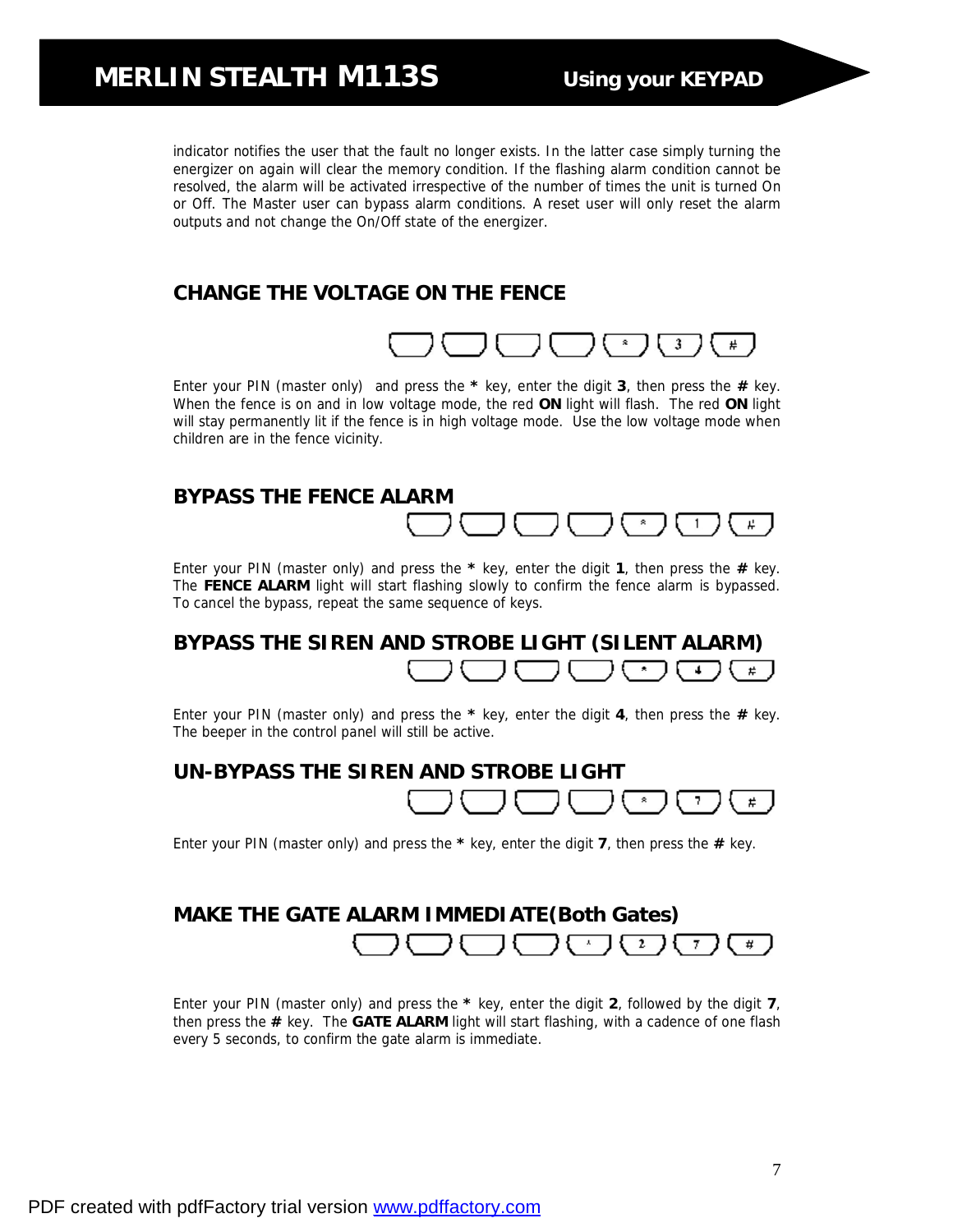## **MERLIN STEALTH M113S Using your KEYPAD**

#### **MAKE THE GATE ALARM IMMEDIATE(Gate 1)**

## 2

Enter your PIN (master only) and press the **\*** key, enter the digit **2**, followed by the digit **7**, followed by the digit **1**, then press the **#** key. The **GATE ALARM** light will start flashing, with a cadence of one flash every 5 seconds, to confirm the gate alarm is immediate.

#### **MAKE THE GATE ALARM IMMEDIATE(Gate 2)**



 Enter your PIN (master only) and press the **\*** key, enter the digit **2**, followed by the digit **7**, followed by the digit **2**, then press the **#** key. The **GATE ALARM** light will start flashing, with a cadence of one flash every 5 seconds, to confirm the gate alarm is immediate.

#### **MAKE THE GATE ALARM DELAYED(Both Gates)**  2 #

Enter your PIN (master only) and press the **\*** key, enter the digit **2**, followed by the digit **4**, then press the **#** key. The default gate delay is 4 minutes.

## **MAKE THE GATE ALARM DELAYED(Gate 1)**  #

Enter your PIN (master only) and press the **\*** key, enter the digit **2**, followed by the digit **4**, followed by the digit **1**, then press the **#** key. The default gate delay is 30 seconds.

### **MAKE THE GATE ALARM DELAYED(Gate 2)**  #

Enter your PIN (master only) and press the **\*** key, enter the digit **2**, followed by the digit **4**, followed by the digit **2**, then press the **#** key. The default gate delay is 30 seconds.

## **BYPASS THE GATE ALARM(Gate 1 and Gate 2)**  #

Enter your PIN (master only) and press the **\*** key, enter the digit **2**, then press the **#** key. The **GATE ALARM** light will start flashing slowly to confirm that the gate alarm is bypassed. To cancel the bypass, repeat the same sequence of keys.



Enter your PIN (master only) and press the **\*** key, enter the digit **2**, followed by the digit **1**, then press the **#** key. To cancel the bypass, repeat the same sequence of keys.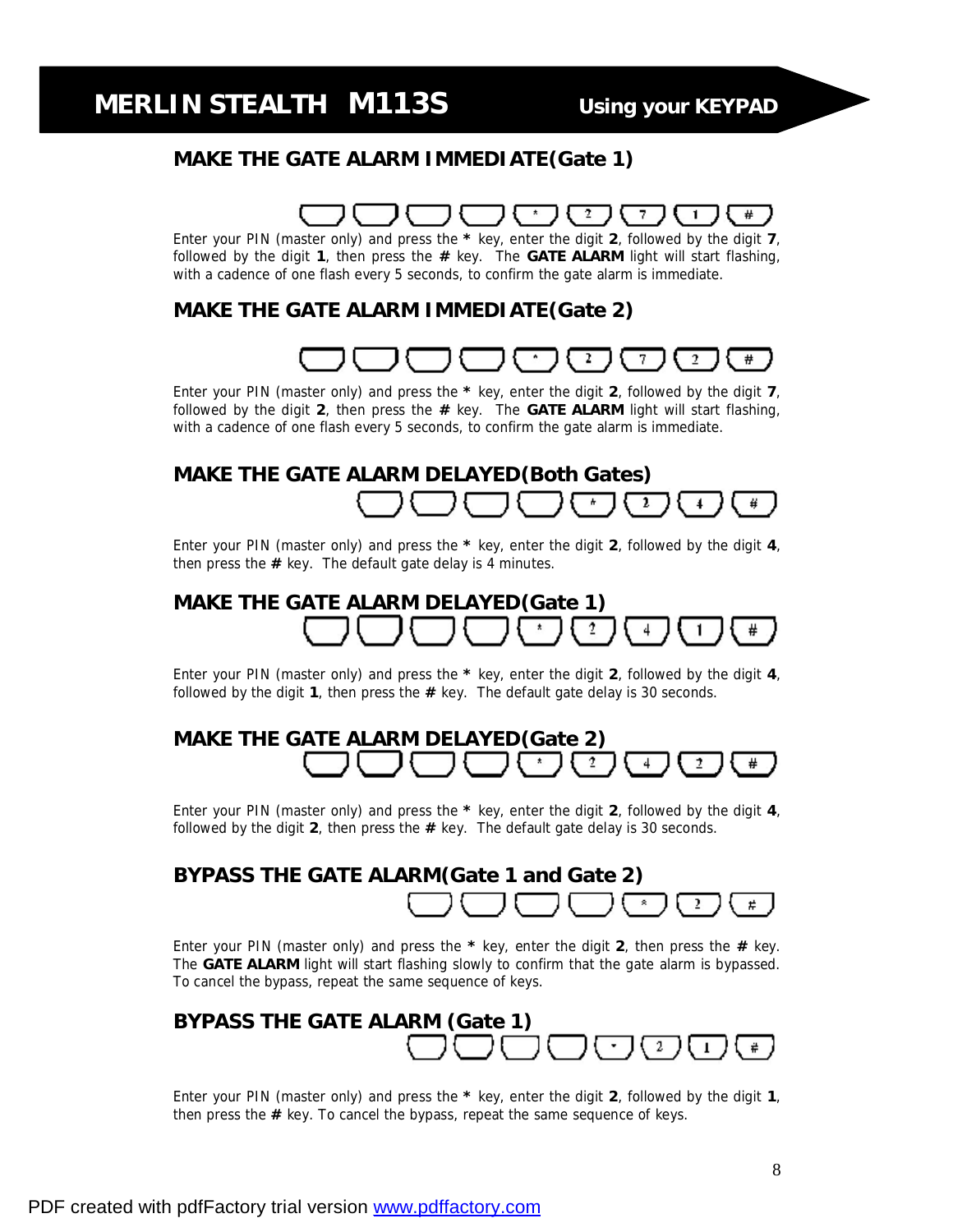#

₩

### **BYPASS THE GATE ALARM (Gate 2)**

Enter your PIN (master only) and press the **\*** key, enter the digit **2**, followed by the digit **2**, then press the **#** key. To cancel the bypass, repeat the same sequence of keys.

## **TURN THE GATE CHIME ON (Gate1)**  8

Enter your PIN (master only) and the **\*** key, enter the digit **2**, enter the digit **8**, enter the digit **1**, then press the **#** key. If the chime is on, the keypad will beep three times if the gate opens and twice if it closes.

#### **TURN THE GATE CHIME OFF (Gate1)**   $\overline{2}$ # 8

Enter your PIN (master only) and the **\*** key, enter the digit **2**, enter the digit **8**, enter the digit **2**, then press the **#** key. No audible indication of gate opening or closing.

#### **TURN THE GATE CHIME ON (Gate2)**  2 8 # з

Enter your PIN (master only) and the **\*** key, enter the digit **2**, enter the digit **8**, enter the digit **3**, then press the **#** key. If the chime is on, the keypad will beep three times if the gate opens and twice if it closes.

#### **TURN THE GATE CHIME OFF (Gate2)**  2 8 #

Enter your PIN (master only) and the **\*** key, enter the digit **2**, enter the digit **8**, enter the digit **4**, then press the **#** key. No audible indication of gate opening or closing.

## **BYPASS THE SERVICE ALARM**  #

Enter your PIN (master only) and press the **\*** key, enter the digit **9**, then press the **#** key. The **SERVICE ALARM** light will start flashing slowly to confirm that the service alarm is bypassed. To cancel the bypass, repeat the same sequence of keys. The energizer will indicate a service alarm if the battery voltage is low.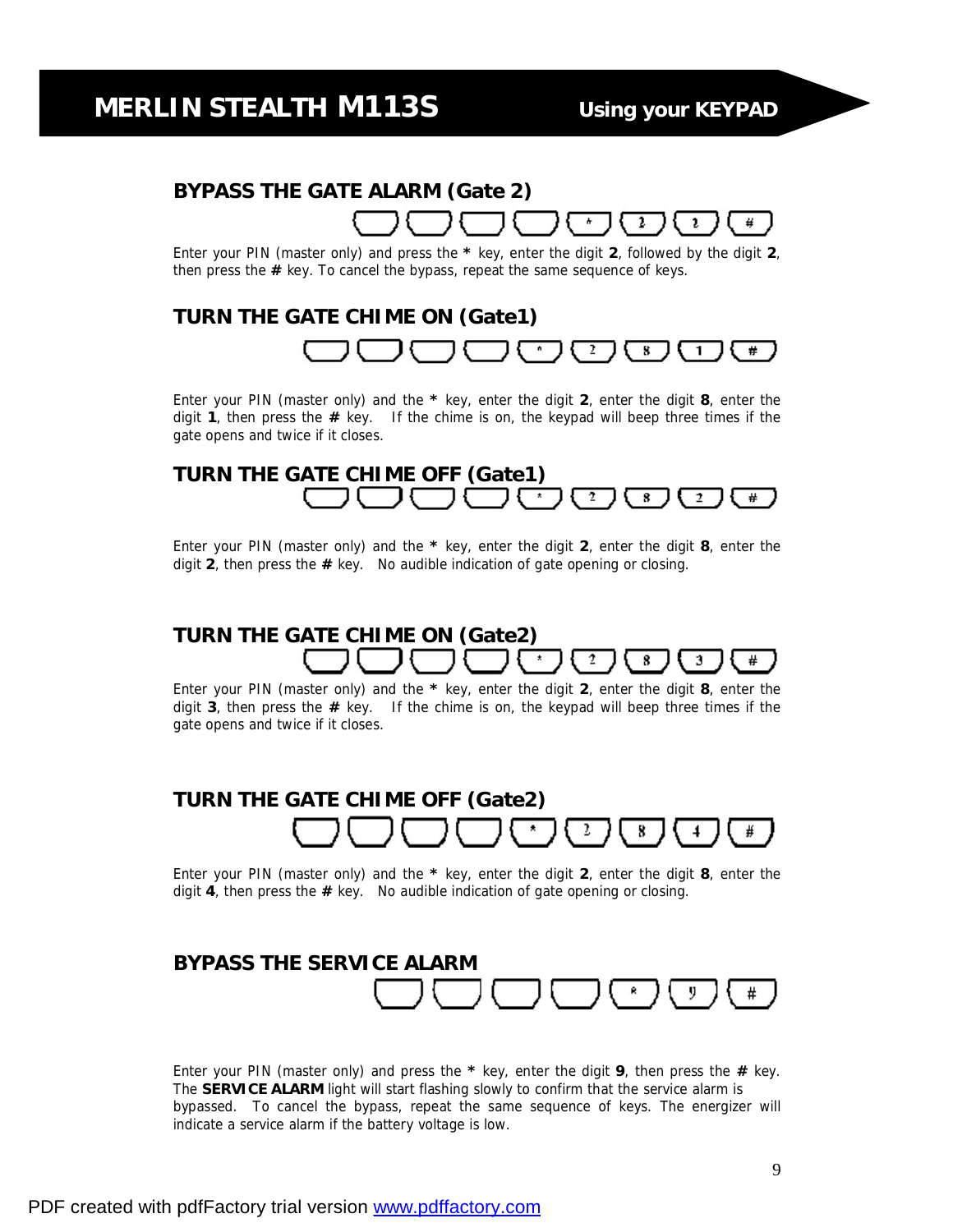## **MERLIN STEALTH M113S Using your KEYPAD**

#### **MANUAL BATTERY TEST**



Enter your PIN (master only) and press the **\*** key, enter the digit **6**, then press the **#** key. The keypad will beep four times indicating the battery test has started. This test disables the mains input for 20 minutes and monitors the battery voltage. If the battery voltage falls below an acceptable level during this test the battery service light will come on, provided the bypass is not enabled, and indicates the battery needs replacing. It is advisable to have the energizer running in High Voltage mode during this test. It is advisable to test battery condition at least twice a year. (If the auto battery test feature is enabled by the installer, the timing sequence will be re-initiated.)

#### **CHANGING A USER PIN**



Enter your master PIN, press the  $*$  key, enter the digit 0, then press the  $#$  key. Enter the user number (0-6), and push the  $#$  key. User number 0 is the master PIN that has system configuration rights i.e. bypass of alarm conditions etc. Enter that user's new PIN and press the  $#$  key. Enter the new PIN again and press the  $#$  key. If the new PIN is accepted, the control panel will beep four times. If you make a mistake while programming, or if the system rejects the new PIN, the control panel will beep five times.

#### **ALTERING THE KEY-PAD INDICATOR BRIGHTNESS:**

The brightness of the keypads can be increased or decreased by pressing and holding the 1 or 7 keys respectively. The key-pad will beep while the indicator brightness is changing. No user PIN is required for this operation.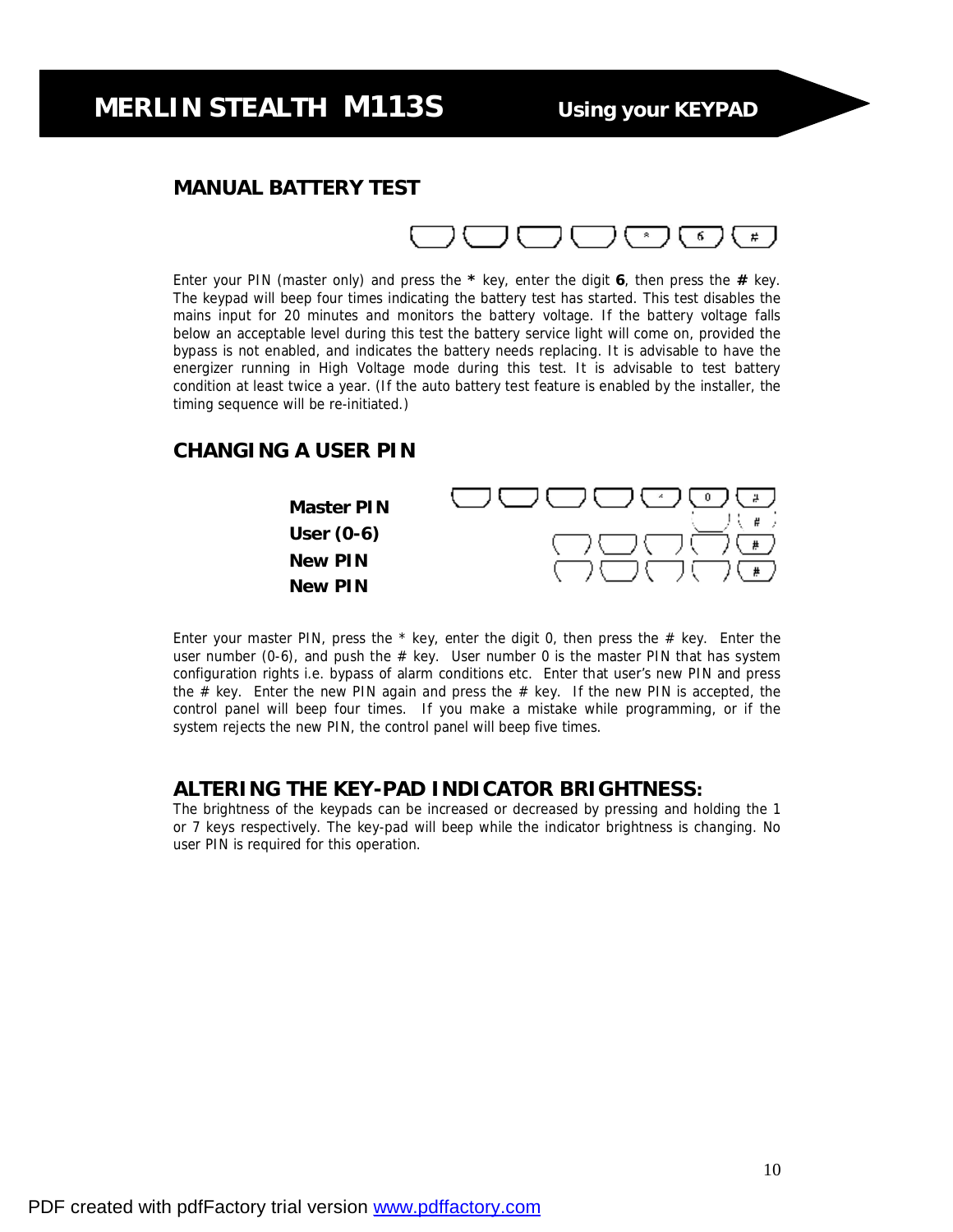## **MERLIN STEALTH M113S Fence Indicator Lights**

#### **FENCE INDICATOR LIGHTS**

The M113S energizer monitors the fence with every pulse. A finite amount of energy is used to excite the fence. Depending on the current magnitude of a fence pulse a second pulse may be used to excite the fence and effectively double the output energy. The occurrence of the second pulse is indicated by the illuminating of the HIGH POWER indicator.

**MERLIN S What the Energizer lights indicate**

Under normal fence operating conditions the GOOD indicator should flash once a second. As the fence becomes loaded due to excessive vegetation or moisture the Check indicator may start flashing. If the loading becomes severe, the HIGH POWER indicator will also start flashing and possibly the ALARM indicator as well. When this occurs the voltage on the fence may change considerably because the available output energy has doubled. The fence indicator lights may cycle between ALARM / CHECK and GOOD as the effectiveness of the fence is maintained. Should the fence loading be such that the fence voltage is insufficient to be a deterrent then the ALARM indicator will remain lit or have a fast flash and the alarm outputs, if enabled, will activate.

| <b>FENCE1</b>     |       | Fence voltage acceptable                                                                                                                                                                   |
|-------------------|-------|--------------------------------------------------------------------------------------------------------------------------------------------------------------------------------------------|
|                   | CHECK | Fence voltage questionable. Inspect fence and do<br>maintenance.                                                                                                                           |
|                   | ALARM | If lit permanently the fence dropped below acceptable<br>voltage levels. Flashing intermittently in conjunction with the<br>HIGH POWER indicator indicates severe loading on the<br>fence. |
| <b>HIGH POWER</b> |       | An indication that the output energy of the energizer is being<br>doubled due to fence loading.                                                                                            |

Continuous operation of the HIGH POWER indicator is to be avoided. Either there is excessive vegetation or fault on the fence. The HIGH POWER indicator will only flash briefly if a short is presented to the energizer. The energizer would detect this as a potential head/body shock that can be lethal and reduce, or if installer configured stop, any further energy from exciting the fence.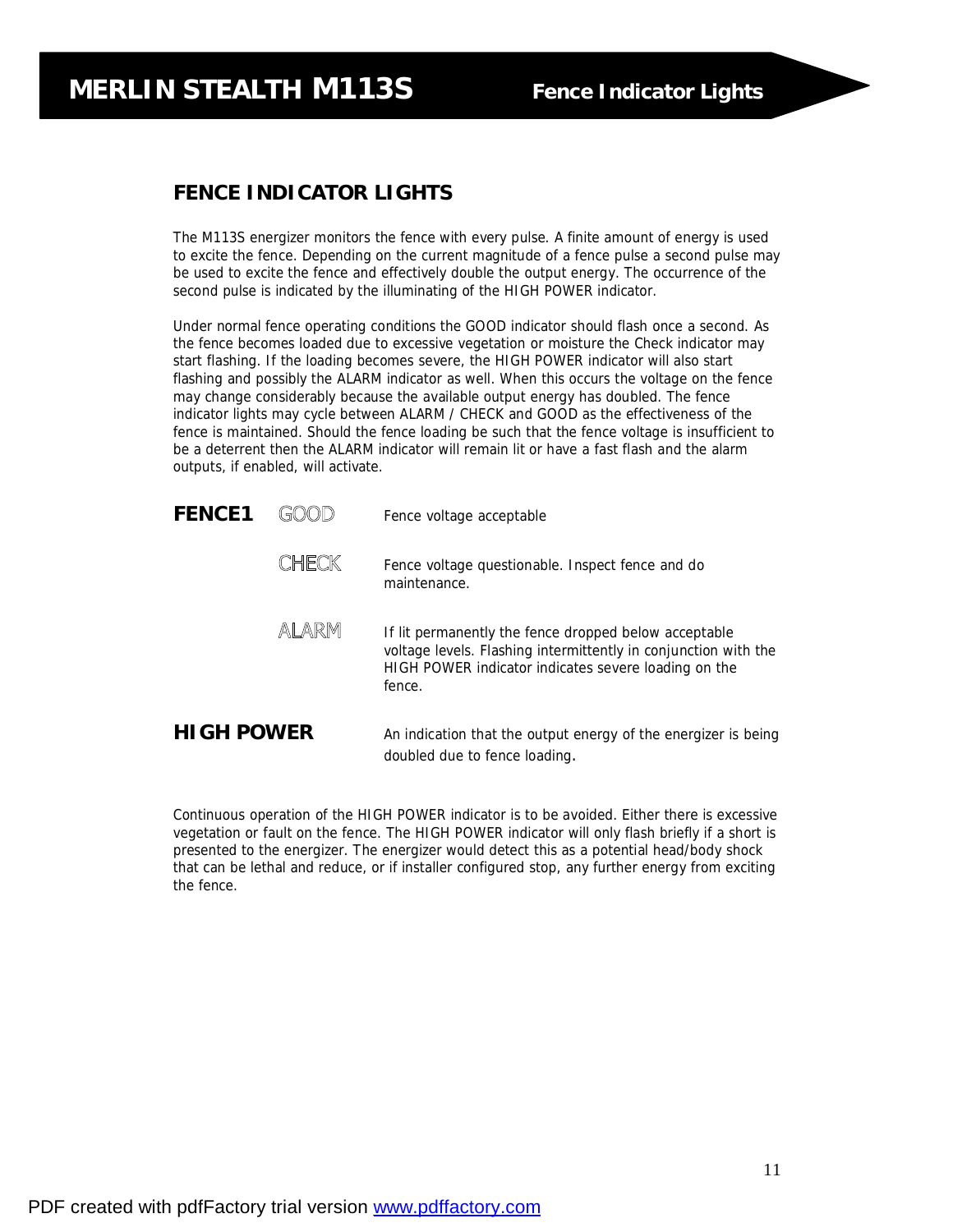# **MERLIN STEALTH M113S What the Energizer lights indicate**

### **WHAT THE ENERGIZER LIGHTS INDICATE**

| Condition:                                | Power<br>Light | On<br>Light                 | Fence<br>Good               | Fence<br>Check              | Fence<br>Alarm              | Gate Light<br>(1 or 2)                                     | <b>High Power</b><br>Light | Service<br>Light                           | Remarks                                                                                           |
|-------------------------------------------|----------------|-----------------------------|-----------------------------|-----------------------------|-----------------------------|------------------------------------------------------------|----------------------------|--------------------------------------------|---------------------------------------------------------------------------------------------------|
| <b>FENCE GOOD</b>                         | ON             | ON                          | SLOW<br><b>FLASH</b>        | <b>OFF</b>                  | <b>OFF</b>                  | OFF                                                        | <b>OFF</b>                 | <b>OFF</b>                                 | Fence on,<br>working<br>properly                                                                  |
| <b>FENCE OFF</b>                          | <b>ON</b>      | <b>OFF</b>                  | <b>OFF</b>                  | <b>OFF</b>                  | <b>OFF</b>                  | OFF                                                        | <b>OFF</b>                 | <b>OFF</b>                                 | Fence off,<br>working<br>properly                                                                 |
| <b>FENCE OFF</b>                          | ON             | <b>OFF</b>                  |                             |                             | <b>FAST</b><br><b>FLASH</b> |                                                            |                            |                                            | Fence turned<br>off with alarm<br>condition<br>active                                             |
| <b>MAINS FAILURE</b>                      | <b>OFF</b>     |                             |                             |                             |                             |                                                            |                            |                                            | System on<br>battery power                                                                        |
| LOW VOLTAGE<br><b>MODE</b>                |                | <b>SLOW</b><br><b>FLASH</b> |                             |                             |                             |                                                            |                            |                                            | Energizer<br>switched to<br>low voltage                                                           |
| <b>FENCE CHECK</b>                        |                |                             |                             | <b>SLOW</b><br><b>FLASH</b> |                             |                                                            | <b>MAY FLASH</b>           |                                            | <b>Check Fence</b><br>Remove<br>vegetation                                                        |
| <b>FENCE ALARM</b>                        |                |                             | <b>FAST</b><br><b>FLASH</b> |                             |                             |                                                            | <b>MAY FLASH</b>           |                                            | Problem on<br>fence                                                                               |
| <b>FENCE BYPASS</b>                       |                |                             | <b>SLOW</b><br><b>FLASH</b> |                             |                             |                                                            |                            |                                            | Fence alarm<br>switched off                                                                       |
| <b>GATE OPEN</b>                          |                |                             |                             |                             |                             | FAST<br><b>FLASH</b>                                       |                            |                                            | Gate is open                                                                                      |
| <b>GATE BYPASS</b>                        |                |                             |                             |                             |                             | <b>SLOW</b><br><b>FLASH</b>                                |                            |                                            | Gate alarm<br>switched off                                                                        |
| <b>GATE</b><br><b>IMMEDIATE</b>           |                |                             |                             |                             |                             | 1 FLASH<br>EVERY 5<br><b>SECONDS</b>                       |                            |                                            | Appropriate<br>gate input is in<br>immediate<br>mode.                                             |
| SILENT ALARM                              |                |                             |                             |                             |                             |                                                            |                            | 1 SHORT<br><b>FLASH EVERY</b><br>5 SECONDS | Siren or strobe<br>light not<br>activated by<br>alarm!                                            |
| GATE2<br>CONTROLS<br><b>FENCE VOLTAGE</b> |                |                             |                             |                             |                             | Gate2<br>LONG<br><b>FLASH</b><br>EVERY 5<br><b>SECONDS</b> |                            |                                            | Gate 2 closed:<br>fence in low-<br>voltage mode<br>Gate 2 open:<br>fence in high-<br>voltage mode |
| <b>BATTERY</b><br><b>VOLTAGE LOW</b>      |                |                             |                             |                             |                             |                                                            | OFF                        |                                            | No mains,<br>Faulty fuse                                                                          |
| <b>ALARM MEMORY</b>                       |                |                             | (ON)                        |                             |                             | (ON)                                                       |                            | (ON)                                       | Old alarm.<br>Enter PIN #                                                                         |
| SERVICE ALARM<br><b>BYPASS</b>            |                |                             |                             |                             |                             |                                                            |                            | <b>SLOW FLASH</b>                          | Service alarm<br>switched off                                                                     |
| SERVICE ALARM                             |                |                             |                             |                             |                             |                                                            |                            | FAST<br><b>FLASH</b>                       | No mains,<br>battery flat,<br>faulty fuse                                                         |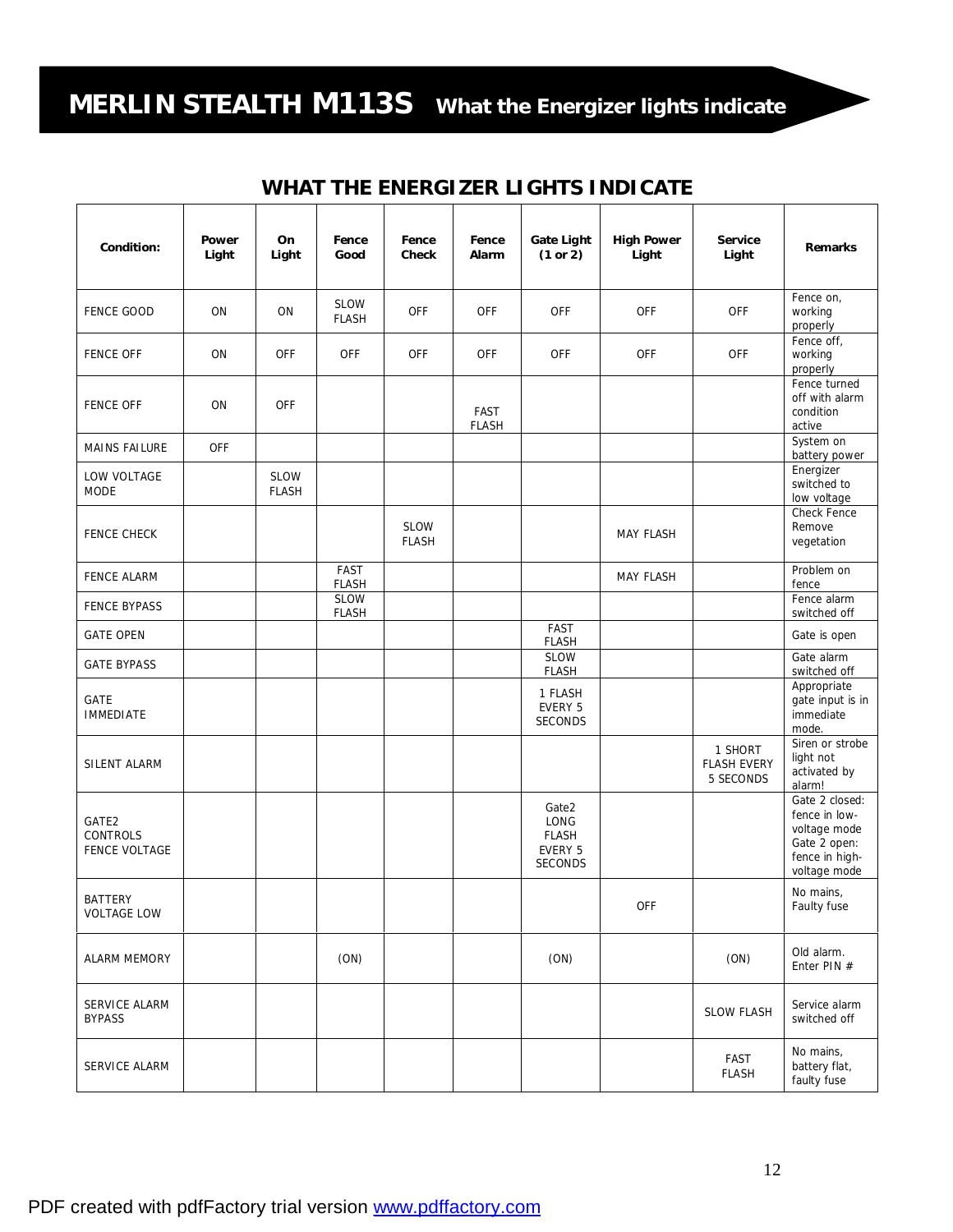# **MERLIN STEALTH M113S What the Keypad lights indicate**

### **WHAT THE KEYPAD LIGHTS INDICATE**

| Condition:                                                 | Power<br>Light | Good<br>Light               | On<br>Light                 | Fence<br>Light              | Gate<br>Light(1<br>or $2)$                                     | <b>Service</b><br>Light                                     | <b>Remarks</b>                                                                            |  |
|------------------------------------------------------------|----------------|-----------------------------|-----------------------------|-----------------------------|----------------------------------------------------------------|-------------------------------------------------------------|-------------------------------------------------------------------------------------------|--|
| <b>FENCE GOOD</b>                                          | ON             | ON                          | ON                          | <b>OFF</b>                  | <b>OFF</b>                                                     | <b>OFF</b>                                                  | Fence on, working<br>properly                                                             |  |
| <b>FENCE OFF</b>                                           | ON             | <b>OFF</b>                  | <b>OFF</b>                  | <b>OFF</b>                  | <b>OFF</b>                                                     | <b>OFF</b>                                                  | Fence off, working<br>properly                                                            |  |
| <b>FENCE OFF</b>                                           | ON             | <b>SLOW</b><br><b>FLASH</b> | <b>OFF</b>                  |                             |                                                                |                                                             | Fence turned off with<br>alarm condition active                                           |  |
| <b>MAINS</b><br><b>FAILURE</b>                             | <b>OFF</b>     |                             |                             |                             |                                                                |                                                             | System on battery power                                                                   |  |
| LOW<br><b>VOLTAGE</b><br><b>MODE</b>                       |                |                             | <b>SLOW</b><br><b>FLASH</b> |                             |                                                                |                                                             | Energizer switched to low<br>fence voltage                                                |  |
| <b>FENCE</b><br><b>ALARM</b>                               |                | <b>OFF</b>                  |                             | <b>FAST</b><br><b>FLASH</b> |                                                                |                                                             | Problem on fence                                                                          |  |
| <b>FENCE</b><br><b>BYPASS</b>                              |                |                             |                             | <b>SLOW</b><br><b>FLASH</b> |                                                                |                                                             | Fence alarm switched off                                                                  |  |
| <b>GATE OPEN</b>                                           |                |                             |                             |                             | <b>FAST</b><br><b>FLASH</b>                                    |                                                             | Gate is open                                                                              |  |
| <b>GATE BYPASS</b>                                         |                |                             |                             |                             | <b>SLOW</b><br><b>FLASH</b>                                    |                                                             | Gate alarm switched off                                                                   |  |
| <b>GATE</b><br><b>IMMEDIATE</b>                            |                |                             |                             |                             | 1 FLASH<br><b>EVERY 5</b><br><b>SECONDS</b>                    |                                                             | Appropriate gate input is<br>in immediate mode.                                           |  |
| <b>SILENT</b><br>ALARM                                     |                |                             |                             |                             |                                                                | 1 SHORT<br><b>FLASH</b><br><b>EVERY 5</b><br><b>SECONDS</b> | Siren or strobe light not<br>activated by alarm!                                          |  |
| GATE2<br><b>CONTROLS</b><br><b>FENCE</b><br><b>VOLTAGE</b> |                |                             |                             |                             | Gate2 LONG<br><b>FLASH</b><br><b>EVERY 5</b><br><b>SECONDS</b> |                                                             | Gate 2 closed: fence in<br>low-voltage mode<br>Gate 2 open: fence in<br>high-voltage mode |  |
| <b>ALARM</b><br><b>MEMORY</b>                              |                |                             |                             | (ON)                        | (ON)                                                           | (ON)                                                        | Old alarm. Enter PIN #                                                                    |  |
| <b>SERVICE</b><br><b>ALARM</b><br><b>BYPASS</b>            |                |                             |                             |                             |                                                                | <b>SLOW</b><br><b>FLASH</b>                                 |                                                                                           |  |
| <b>SERVICE</b><br><b>ALARM</b>                             |                |                             |                             |                             |                                                                | <b>FAST</b><br><b>FLASH</b>                                 | No main, battery flat,<br>faulty fuse                                                     |  |